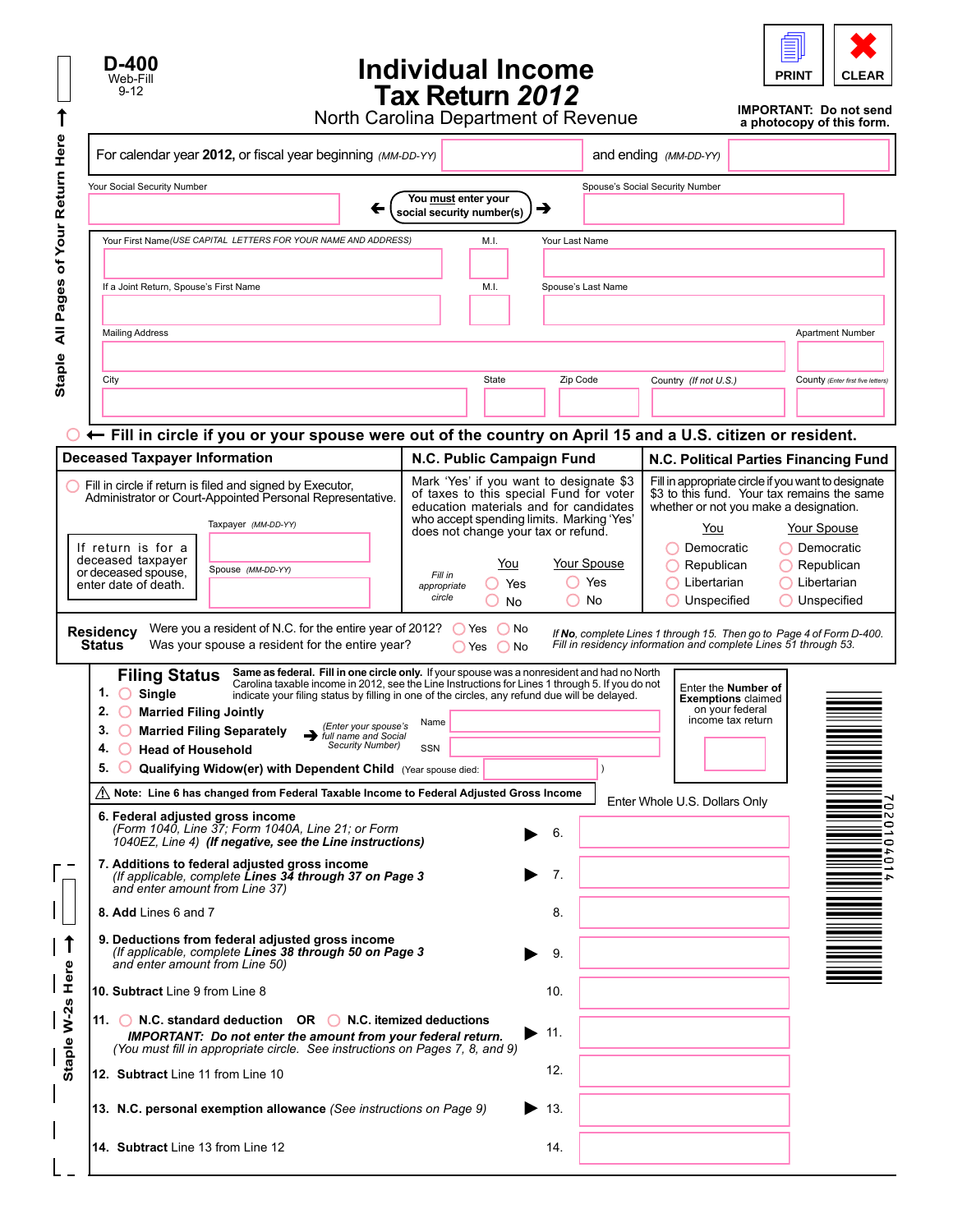| Page 2                                                                                                                                                                                                                                                                                                                                                                                | Last Name (First 10 Characters)                                                                                             | Tax Year                                                                                                                                                            |      | Your Social Security Number |                               |
|---------------------------------------------------------------------------------------------------------------------------------------------------------------------------------------------------------------------------------------------------------------------------------------------------------------------------------------------------------------------------------------|-----------------------------------------------------------------------------------------------------------------------------|---------------------------------------------------------------------------------------------------------------------------------------------------------------------|------|-----------------------------|-------------------------------|
| D-400 Web-Fill<br>$9 - 12$                                                                                                                                                                                                                                                                                                                                                            |                                                                                                                             | Be sure to sign and date your return on Page 4.                                                                                                                     |      |                             |                               |
|                                                                                                                                                                                                                                                                                                                                                                                       | 15. Enter amount from Line 14                                                                                               |                                                                                                                                                                     |      | 15.                         |                               |
|                                                                                                                                                                                                                                                                                                                                                                                       | 16. Part-year residents and nonresidents<br>Complete Lines 51 through 53 on Page 4 and enter<br>decimal amount from Line 53 |                                                                                                                                                                     |      | 16.                         |                               |
|                                                                                                                                                                                                                                                                                                                                                                                       | 17. North Carolina Taxable Income<br><b>Full-year residents</b> enter the amount from Line 15                               | 17.                                                                                                                                                                 |      |                             |                               |
| Part-year residents and nonresidents multiply amount on Line 15 by the decimal amount on Line 16<br>18. North Carolina Income Tax - If the amount on Line 17 is less than \$68,000, use the Tax Table<br>beginning on Page 22 of the instructions to determine your tax. If the amount on Line 17 is \$68,000<br>or more, use the Tax Rate Schedule on Page 30 to calculate your tax. |                                                                                                                             |                                                                                                                                                                     |      |                             |                               |
|                                                                                                                                                                                                                                                                                                                                                                                       | if you enter an amount on this line)                                                                                        | 19. Tax Credits (From Form D-400TC, Part 4, Line 37 - You must attach Form D-400TC                                                                                  |      | 19.                         |                               |
|                                                                                                                                                                                                                                                                                                                                                                                       | 20. Subtract Line 19 from Line 18                                                                                           |                                                                                                                                                                     |      | 20.                         |                               |
|                                                                                                                                                                                                                                                                                                                                                                                       | 21. Consumer Use Tax (See instructions on Page 10)                                                                          |                                                                                                                                                                     |      | 21.                         |                               |
| <b>22. Add Lines 20 and 21</b>                                                                                                                                                                                                                                                                                                                                                        |                                                                                                                             |                                                                                                                                                                     |      | 22.                         |                               |
|                                                                                                                                                                                                                                                                                                                                                                                       | 23. North Carolina Income Tax Withheld<br>(Staple original or copy of the original State                                    | a. Your tax withheld                                                                                                                                                | 23a. |                             |                               |
| corner of the return)                                                                                                                                                                                                                                                                                                                                                                 | wage and tax statement(s) in lower left-hand                                                                                | b. Spouse's tax withheld                                                                                                                                            | 23b. |                             |                               |
| 24. Other Tax Payments                                                                                                                                                                                                                                                                                                                                                                |                                                                                                                             |                                                                                                                                                                     |      |                             |                               |
| a. 2012 Estimated Tax                                                                                                                                                                                                                                                                                                                                                                 |                                                                                                                             |                                                                                                                                                                     | 24a  |                             | 0<br>N                        |
| <b>b.</b> Paid with Extension                                                                                                                                                                                                                                                                                                                                                         |                                                                                                                             |                                                                                                                                                                     | 24b. |                             | 0<br>N<br>0<br>4<br>$\bullet$ |
| c. Partnership                                                                                                                                                                                                                                                                                                                                                                        | attach a copy of the NC K-1.                                                                                                | If you claim a partnership payment on Line 24c<br>or S corporation payment on Line 24d, you must                                                                    | 24c. |                             |                               |
| d. S Corporation                                                                                                                                                                                                                                                                                                                                                                      |                                                                                                                             |                                                                                                                                                                     | 24d  |                             |                               |
|                                                                                                                                                                                                                                                                                                                                                                                       | 25. North Carolina Earned Income Tax Credit<br>(From Form D-400TC, Part 5)                                                  |                                                                                                                                                                     | 25.  |                             |                               |
|                                                                                                                                                                                                                                                                                                                                                                                       | 26. Add Lines 23a through 25 and enter the total on Line 26                                                                 |                                                                                                                                                                     |      | 26.                         |                               |
|                                                                                                                                                                                                                                                                                                                                                                                       |                                                                                                                             | 27. a. Tax Due - If Line 22 is more than Line 26, subtract and enter the result                                                                                     |      | 27a.                        |                               |
| b. Penalties                                                                                                                                                                                                                                                                                                                                                                          |                                                                                                                             |                                                                                                                                                                     |      | 27b.                        |                               |
| c. Interest                                                                                                                                                                                                                                                                                                                                                                           |                                                                                                                             |                                                                                                                                                                     |      | 27c.                        |                               |
|                                                                                                                                                                                                                                                                                                                                                                                       | d. Interest on the underpayment of estimated income tax<br>(See Line instructions and enter letter in box, if applicable)   | <b>Exception to</b><br>underpayment<br>of estimated tax                                                                                                             | ▶    | 27d<br>▶                    |                               |
|                                                                                                                                                                                                                                                                                                                                                                                       |                                                                                                                             | 28. Add Lines 27a, 27b, 27c, and 27d and enter the total - Pay This Amount<br>You can pay online. Go to www.dornc.com and click on Electronic Services for details. |      | 28. S                       |                               |
|                                                                                                                                                                                                                                                                                                                                                                                       |                                                                                                                             | 29. Overpayment - If Line 22 is less than Line 26, subtract and enter the result                                                                                    |      | 29.                         |                               |
|                                                                                                                                                                                                                                                                                                                                                                                       | 30. Amount of Line 29 to be applied to 2013 Estimated Income Tax                                                            |                                                                                                                                                                     |      | 30.                         |                               |
|                                                                                                                                                                                                                                                                                                                                                                                       |                                                                                                                             | 31. Contribution to the N.C. Nongame and Endangered Wildlife Fund                                                                                                   |      | 31.                         |                               |
| 32. Add Lines 30 and 31                                                                                                                                                                                                                                                                                                                                                               |                                                                                                                             |                                                                                                                                                                     |      | 32.                         |                               |
|                                                                                                                                                                                                                                                                                                                                                                                       |                                                                                                                             | 33. Subtract Line 32 from Line 29 and enter the Amount To Be Refunded<br>For direct deposit, file electronically. Go to www.dornc.com and click on efile.           |      | 33.                         |                               |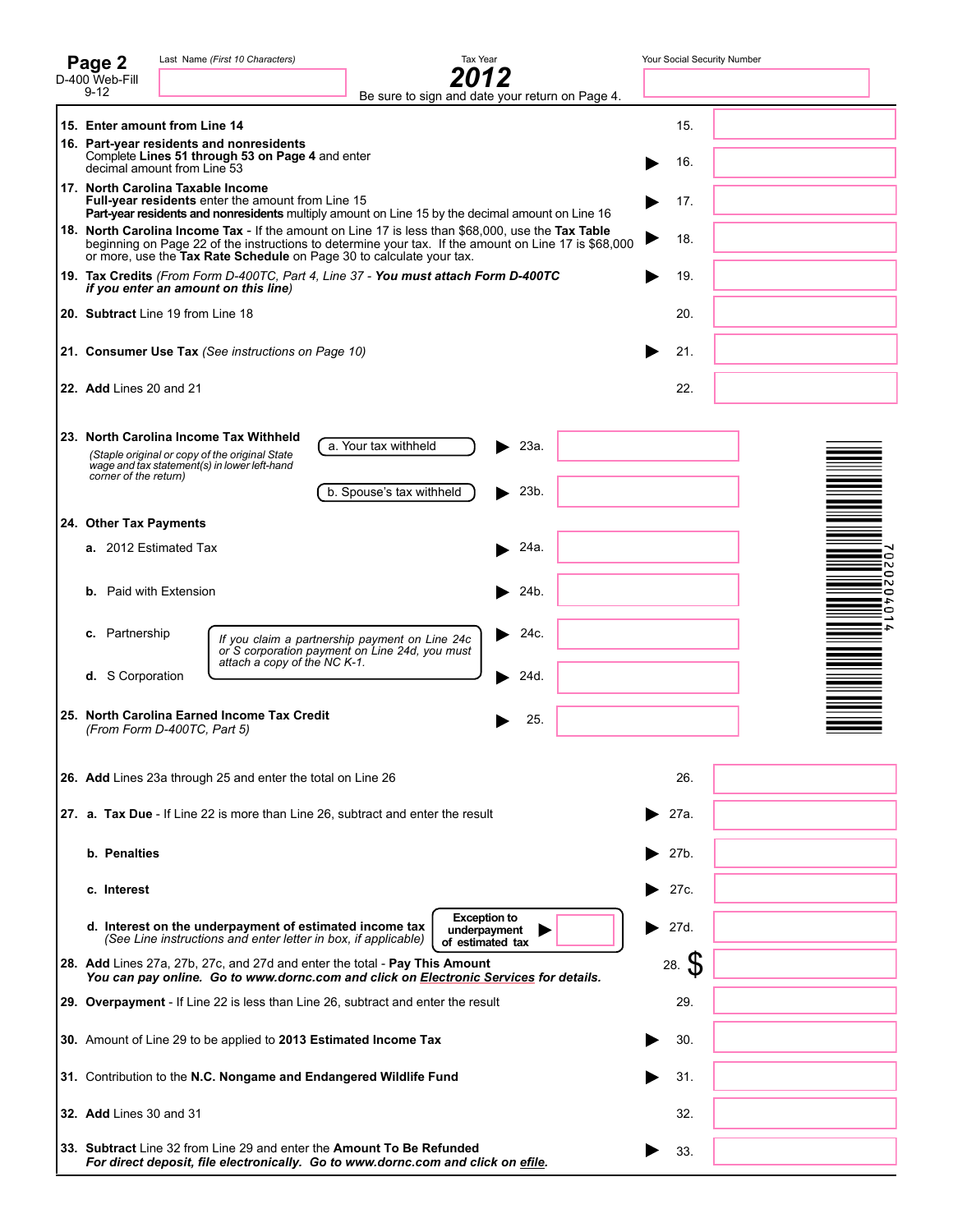| Last Name (First 10 Characters |
|--------------------------------|
|                                |

**Page 3** D-400 Web-Fill **2012** 

Last Year<br>
Fax Year
Tax Team **(Fig. 10 Characters)** Your Social Security Number

|                                                                                          |                                                                                                                                                               | $9 - 12$<br>Be sure to sign and date your return on Page 4.                                                                                                                                       |           |                                                                                                            |      |                               |  |  |  |
|------------------------------------------------------------------------------------------|---------------------------------------------------------------------------------------------------------------------------------------------------------------|---------------------------------------------------------------------------------------------------------------------------------------------------------------------------------------------------|-----------|------------------------------------------------------------------------------------------------------------|------|-------------------------------|--|--|--|
| Additions to Federal Adjusted Gross Income (See Line Instructions beginning on Page 12.) |                                                                                                                                                               |                                                                                                                                                                                                   |           |                                                                                                            |      |                               |  |  |  |
|                                                                                          |                                                                                                                                                               |                                                                                                                                                                                                   |           |                                                                                                            |      | Enter Whole U.S. Dollars Only |  |  |  |
|                                                                                          |                                                                                                                                                               | 34. Interest income from obligations of states other than North Carolina                                                                                                                          |           |                                                                                                            | 34.  |                               |  |  |  |
|                                                                                          |                                                                                                                                                               | 35. Adjustment for bonus depreciation (See instructions on Page 13)                                                                                                                               | 35.       |                                                                                                            |      |                               |  |  |  |
|                                                                                          |                                                                                                                                                               | 36. Other additions to federal adjusted gross income (Attach explanation or schedule)                                                                                                             | 36.       |                                                                                                            |      |                               |  |  |  |
|                                                                                          |                                                                                                                                                               | 37. Total additions - Add Lines 34 through 36 (Enter the total here and on Line 7)                                                                                                                | 37.       |                                                                                                            |      |                               |  |  |  |
|                                                                                          |                                                                                                                                                               |                                                                                                                                                                                                   |           | Deductions from Federal Adjusted Gross Income (See Line Instructions beginning on Page 13.)                |      |                               |  |  |  |
|                                                                                          |                                                                                                                                                               | 38. State or local income tax refund if included on Line 10 of Federal Form 1040                                                                                                                  |           |                                                                                                            | 38.  |                               |  |  |  |
|                                                                                          |                                                                                                                                                               |                                                                                                                                                                                                   |           | 39. Interest income from obligations of the United States or United States' possessions                    | 39.  |                               |  |  |  |
|                                                                                          |                                                                                                                                                               | 40. Taxable portion of Social Security and Railroad Retirement Benefits<br>included on your federal return                                                                                        |           |                                                                                                            | 40.  |                               |  |  |  |
|                                                                                          |                                                                                                                                                               | 41. Retirement benefits received from vested N.C. State government,<br>N.C. local government, or federal government retirees<br>(Bailey settlement - Important: See Line instructions on Page 13) |           |                                                                                                            | 41.  |                               |  |  |  |
|                                                                                          | 42. If you have retirement benefits not reported on Lines 40 or 41, complete the<br>42.<br>Retirement Benefits Worksheet on Page 14 and enter the result here |                                                                                                                                                                                                   |           |                                                                                                            |      |                               |  |  |  |
|                                                                                          | 43. Severance wages<br>43.<br>(See Line instructions on Page 15 for explanation of qualifying severance wages)                                                |                                                                                                                                                                                                   |           |                                                                                                            |      |                               |  |  |  |
|                                                                                          |                                                                                                                                                               | 44. Adjustment for bonus depreciation added back in 2008, 2009, 2010, and 2011                                                                                                                    |           |                                                                                                            |      |                               |  |  |  |
|                                                                                          |                                                                                                                                                               | (See Line instructions on Page 15)<br>44a. 2008                                                                                                                                                   |           |                                                                                                            |      |                               |  |  |  |
|                                                                                          |                                                                                                                                                               |                                                                                                                                                                                                   | 44b. 2009 |                                                                                                            |      |                               |  |  |  |
|                                                                                          |                                                                                                                                                               | 44c. 2010                                                                                                                                                                                         | 44d. 2011 |                                                                                                            |      |                               |  |  |  |
|                                                                                          |                                                                                                                                                               |                                                                                                                                                                                                   |           |                                                                                                            |      |                               |  |  |  |
|                                                                                          |                                                                                                                                                               | (Add Lines 44a, 44b, 44c, and 44d and enter on Line 44e.)                                                                                                                                         |           |                                                                                                            | 44e. |                               |  |  |  |
|                                                                                          |                                                                                                                                                               | 45. Adjustment for section 179 expense deduction added back in 2010 and 2011                                                                                                                      |           |                                                                                                            |      |                               |  |  |  |
|                                                                                          |                                                                                                                                                               | (See Line instructions on Page 15)<br>45a. 2010                                                                                                                                                   | 45b. 2011 |                                                                                                            |      |                               |  |  |  |
|                                                                                          |                                                                                                                                                               |                                                                                                                                                                                                   |           |                                                                                                            |      |                               |  |  |  |
|                                                                                          |                                                                                                                                                               | (Add Lines 45a and 45b and enter on Line 45c.)                                                                                                                                                    |           |                                                                                                            | 45c. |                               |  |  |  |
|                                                                                          |                                                                                                                                                               | (See Line instructions on Page 15 for deduction limitations)                                                                                                                                      |           | 46. Contributions to North Carolina's National College Savings Program (NC 529 Plan)                       | 46.  |                               |  |  |  |
|                                                                                          | 47. Adjustment for absorbed NOL added back in 2003, 2004, 2005, and 2006<br>47.<br>(See instructions on Page 15)                                              |                                                                                                                                                                                                   |           |                                                                                                            |      |                               |  |  |  |
|                                                                                          |                                                                                                                                                               |                                                                                                                                                                                                   |           | 48. Adjustment for net business income that is not considered passive income (See instructions on Page 15) | 48.  |                               |  |  |  |
|                                                                                          |                                                                                                                                                               | Do not include any deduction for retirement benefits on this line.)                                                                                                                               |           | 49. Other deductions from federal adjusted gross income (Attach explanation or schedule.                   | 49.  |                               |  |  |  |
|                                                                                          |                                                                                                                                                               | 50. Total deductions - Add Lines 38 through 49 (Enter the total here and on Line 9)                                                                                                               |           |                                                                                                            | 50.  |                               |  |  |  |